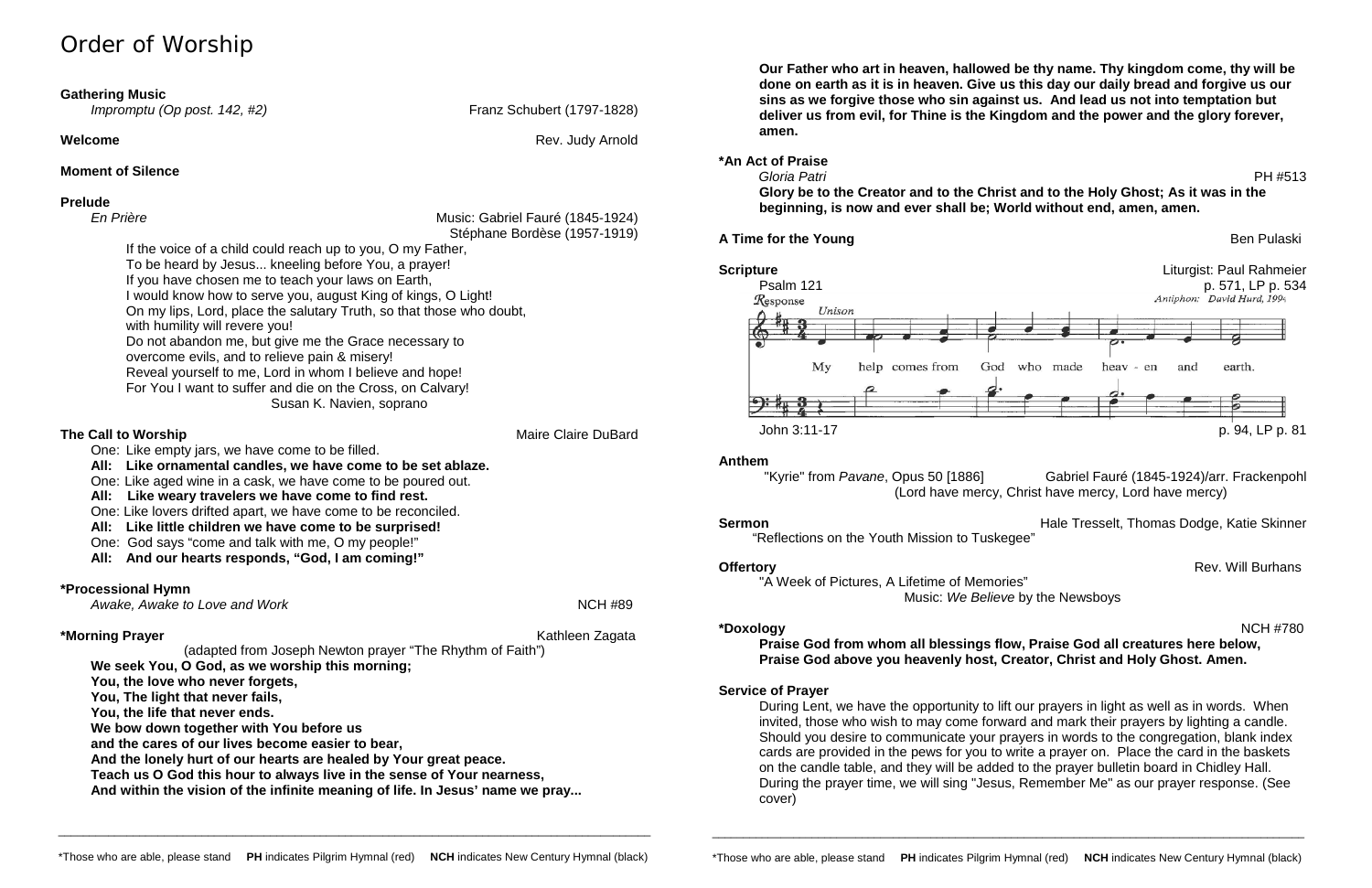Ostinato Refrain Jesus, Remember Me



### **\*Closing Hymn**

*They'll Know We Are Christians* **See insert See insert** 

### **Benediction Benediction Rev. Judy Arnold & Rev. Will Burhans**

**Passing the Peace of Christ**

*(Please offer "peace" or "The peace of Christ" to your neighbor as you depart)*

### **Postlude**

*"French" Suite #5 (BWV 816) – Courante* J.S. Bach (1685-1750)

### **Sanctuary Flowers:**

Today's Chancel flowers are given to the Glory of God and in loving memory of Bertha & Gerald Barrett, by Elizabeth Barrett & Theodore Barrett.

## Meet Our Church

**First Congregational Church in Winchester, UCC,** *An Open and Affirming Congregation* 21 Church Street, Winchester, MA 01890 781-729-9180 **www.fcc-winchester.org**

We are a Christ-centered, nurturing community: growing in faith, serving in love, welcoming all with joy.

The Congregation, Ministers To The World Rev. William Burhans, Lead Pastor Rev. Ms. Judith B. Arnold, Associate Pastor Ms. Kathleen Zagata, RN, MS, CS, Minister of Congregational Health & Wellness Ms. Jane Ring Frank, Minister of Music & Worship Arts Mr. Ben Pulaski, Minister of Faith Formation: Children & Youth Mr. Jeffrey Mead, Organist Mr. Bradley Ross, Sexton Mr. Tyler Campbell, Assistant Sexton Ms. Sarah Marino, Office Manager The Rev. Dr. Kenneth Orth, Pastoral Counselor (Affiliate)

## **March 12, 2017**

The First Sunday of Lent 10:00 Worship Service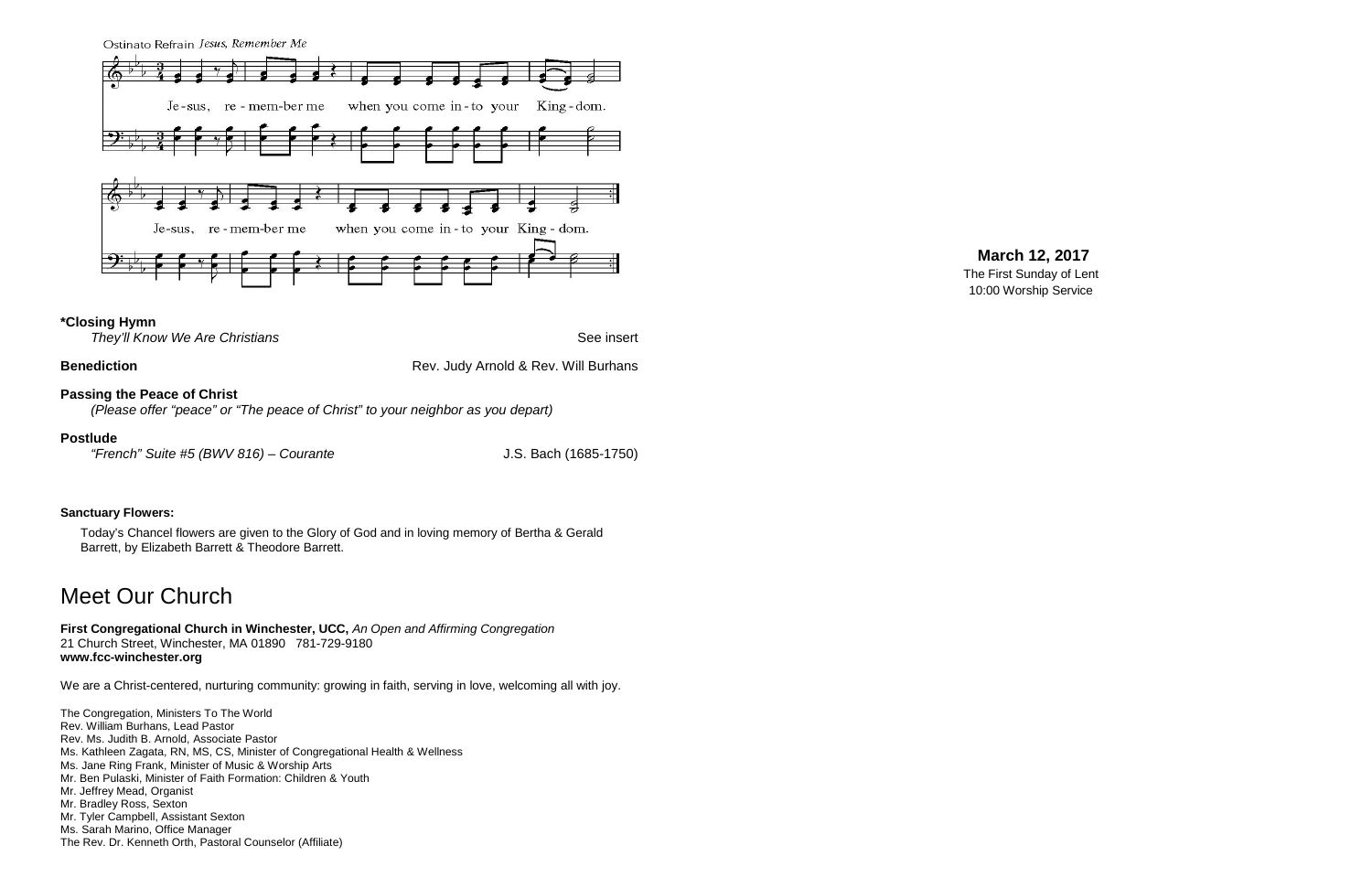## People We Are Praying for...

Diane Neth, sister of Ken Orth For comfort in her grief Bradley Ross For comfort and healing **Bob Shirley For strength and healing** Jessica Brand For healing

# Today's Worship Service

For more information about this year's high school mission trip, feel free to start a conversation with those students who attended:

Katie Skinner, Hannah Lauterwasser, Gabby Fernando McKinley, Carlina Fernando McKinley, Kailey Lane, Julia Snider, Hale Tresselt, Kyle Roche, Thomas Dodge, Ethan Kendall, Jack Carpini, Harry Carpini, Reed Kendall, Justin Loughlin and Sophie Ehrbar.

A huge thanks to Andy McKinley and Christine Tresselt who gave up a week away from home to be a part of these teenagers' journey and to all of you who supported them through financial contributions and prayers.

# Upcoming Events

### **The Lenten 40 Challenge:**

Lent is a journey that when consciously entered reawaken us from our winter lethargy. Start the challenge today by asks yourself: Is there ONE lifestyle change- mind, body or spirit that practiced daily during Lent would create greater health and well-being? This is the aim of the "Lenten 40 Challenge" which Health Ministry invites you to try. A lifestyle challenge may be a daily expression of gratitude, fasting after dinner until breakfast, centering each day in prayer or incorporating brain healthy foods and oils in meal planning. You decide the personal challenge- remember just one!

### **Ruth Group Sunday, March 19, 7 PM**

The March meeting of the Ruth Group will be held at the home of Sarah Gallop, 25 Grayson Road. We will be discussing Becoming Nicole by Amy Ellis Nutt. All women of the church are welcome to attend. For further information or transportation, contact Joyce Mills at 617-835- 4692.

### **Jazz Vespers March 18 4 PM**

The March Jazz Vespers will be based on the theme of Exodus 17: 1-7-Water from the Rock. Reverend Will will preach, and the band will offer a host of "water"-based tunes! The Jazz Singers will support the service with one of Ward Swingle's best arrangements of Bach's *Gavotte*.

### **The Dwelling Place needs volunteers for Saturday, March 18th!**

We are looking for 4-6 volunteers to prepare and serve a meal for about 25 people at the Dwelling Place on Saturday, March 18th. The Dwelling Place is a collaboration of area churches that prepares and serves meals at the United Methodist Church in Woburn for individuals and families in need. Our FCC is responsible for preparing and serving the meal on the third Saturday of each month.

Can you and your family or friends help?

- Volunteers can be adults and children.
- Serving time is only 2 hours -- from 5 p.m. to 7 p.m.
- The food is simple and easy to prepare.

If you want to serve but are not sure you can prepare the food, we can help with that. We also offer Stop & Shop gift cards to help with food expense.

To sign up, please contact your FCC Dwelling Place coordinators:

Lisa Loughlin (781.346.1241) lisa3abp@aol.com Linda Alexander (617.763.0650) lgalexander@comcast.net

### **Tuesdays with Jesus March 7 through April 11 6:30-8:00pm**

As a way of staying conscious and connected to Jesus during the week on our Lenten journeys, we invite you to join us for an evening of prayer, reflection, and dinner together. From 6:30 to 6:50 we will be in the Palmer Room for Centering Prayer (silent meditation) as a way of meeting Christ beyond words, images, and attachments, and then we will gather for soup and a presentation in the Tucker Room where we will listen to how 6 of our fellow community members relate Jesus and their faith to the work they do. These are the presenters and their topics.

**Tue. March 14: Deirdre Giblin -** Jesus and Welcoming Refugees **Tue. March 21: Malcolm Sparrow -** Jesus and Harm Reduction **Tue. March 28: Beth Bernhardt -** Jesus and Political Engagement **Tue. April 4: Jennie Ryan -** Jesus, Justice and the Environmental Movement **Tue. April 11: David Page -** Jesus and the Human Genome Project

We hope you can join us and that this series will enrich your Lenten journey this year. Please let us know if childcare is needed and we would be happy to provide! If you are unable to attend, presentations will be recorded and available on our website.

**Names Purpose**

Henry Daggett **Healing and recovery from a broken hip** 

Please let the Deacons or Ministry Team know if you have someone

to add or remove from this list.